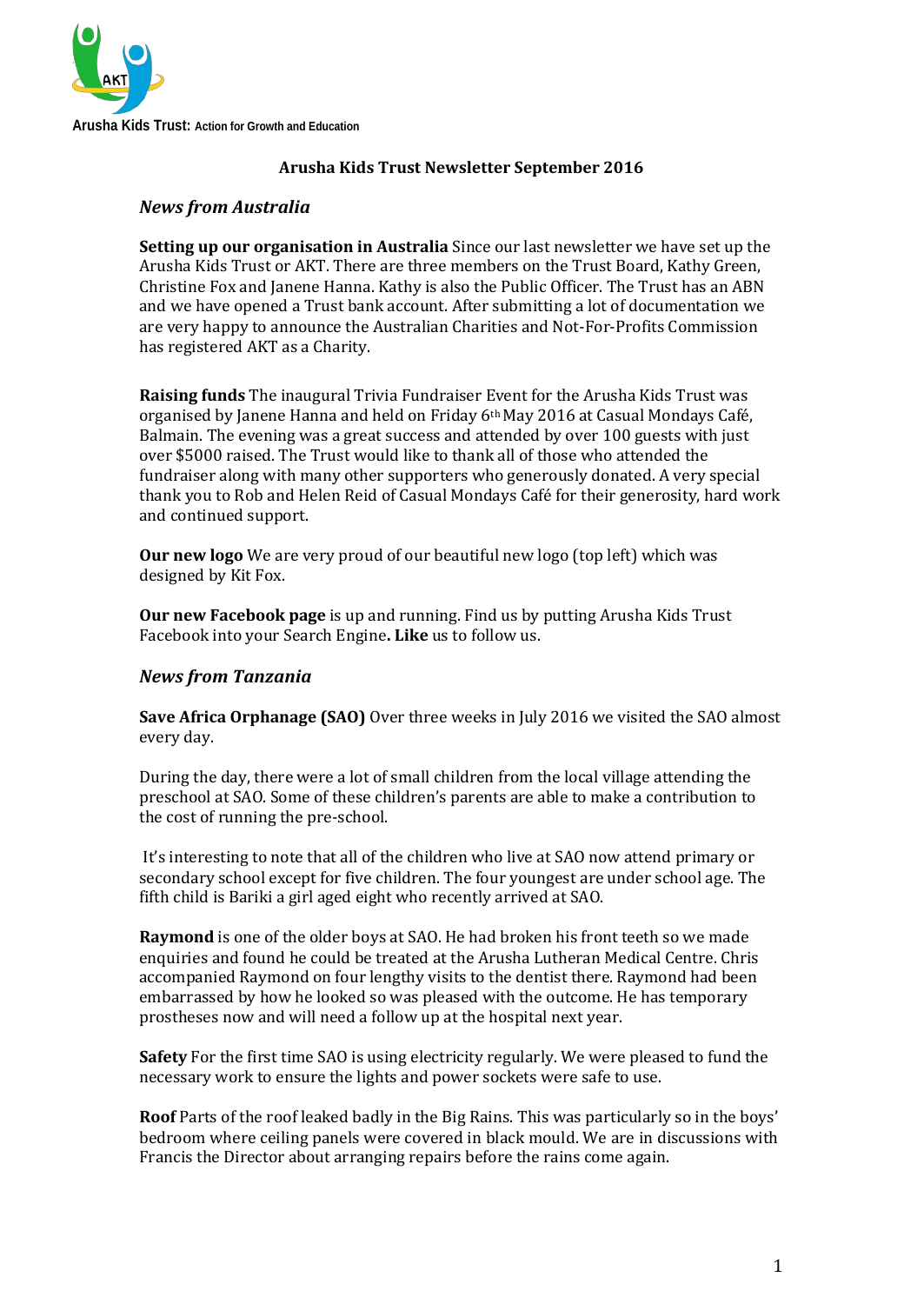**The vegetable farm** In the first half of 2015, a well-wisher for the Orphanage bought a piece of arable land, about an hour's walk away from SAO. The plan was to develop a vegetable farm to provide a sustainable supply of food for the kids. Last year we were shown this land but it was not in use. This year vegetables and fruit trees have been planted, and a hut has been built for the use of the gardener, Isa. The first leafy green vegetables have already been harvested and taken to SAO. Another large piece of land, further away from SAO, has been rented for growing maize and bananas. We used AKT funds to purchase a bicycle for Isa so he could travel the distances to tend both plots of land and bring back produce to SAO.





**Shopping for the children** This year the kids needed shoes, socks, underwear, backpacks (for the newly enrolled), some raincoats, and for some of the older children, geometry sets.

On the first 'shoe excursion', we took eight of the children to a busy Saturday market in the local town to buy them new school shoes and sports shoes. The shoes were piled high at the stands of various vendors, and it was up to us and the kids to find a shoe that fitted, and then to find its pair! After that, we arranged for the shoe vendor to come directly to SAO with a sack full of school shoes to fit another 35 children with shoes. All up, we bought about 50 pairs of good secondhand shoes. A success!

**Supplementary Food Program** We have re-negotiated the contract with our on-theground partners Malaika Mdogo for the period 2016-17. Some prices have gone up and at the request of the Orphanage we have added more fruit. The cost per week is now \$125. We need 2 more donors prepared to contribute \$10 a month to make the food program fully self-funding.



**New bunk room** We bought four new bunk beds (4 x2 beds) to fit out an extra bedroom for the older boys, together with new mattresses, sheets and blankets. We also bought mattresses to replace old ones for other beds. The mattresses were for sale at a mattress shop up the road from SAO. We asked some of the older kids to come and help us take mattresses back to SAO. Here they are happily walking home from the shop! Luckily the shopkeeper organised for a truck to deliver the rest the following week.